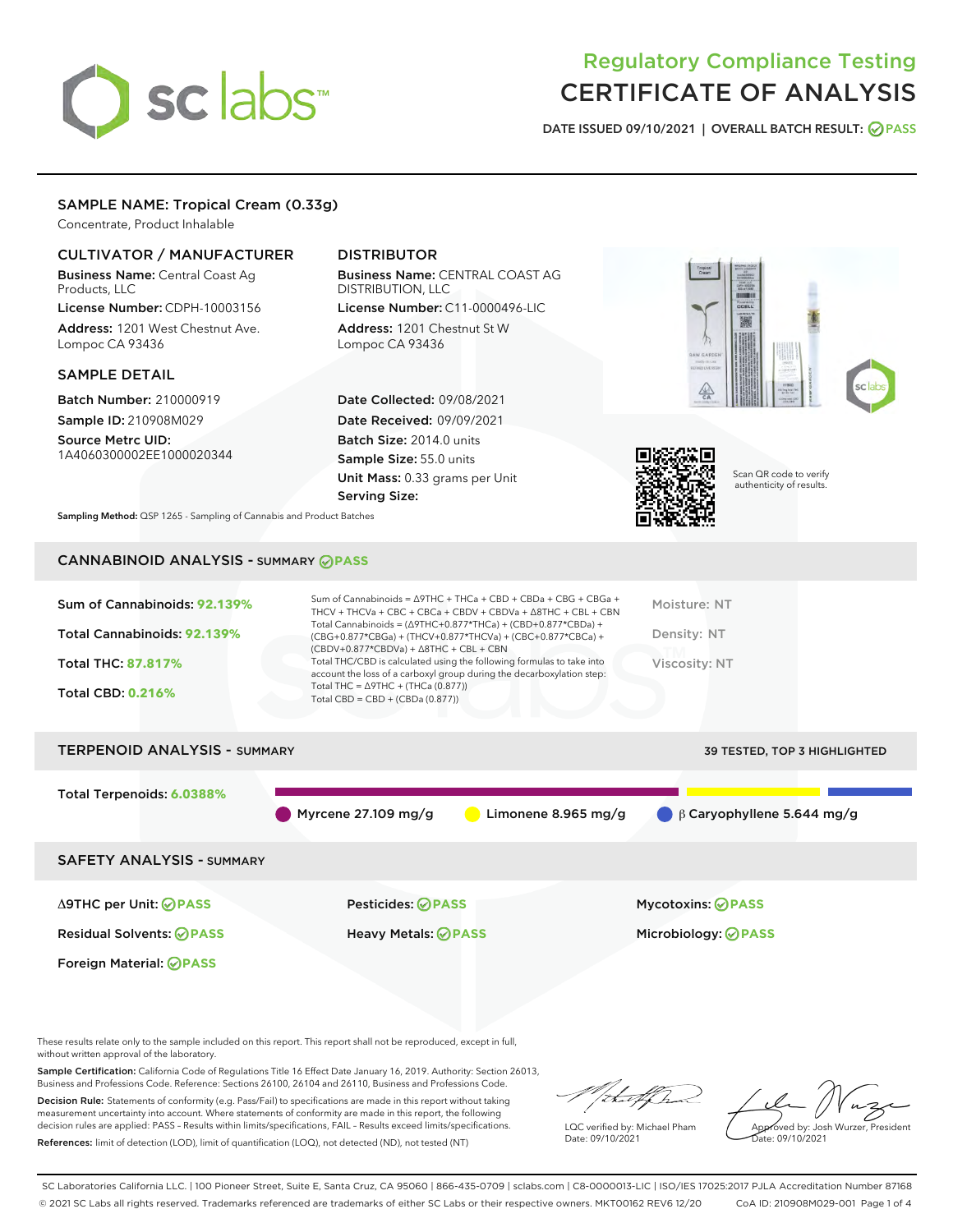



TROPICAL CREAM (0.33G) | DATE ISSUED 09/10/2021 | OVERALL BATCH RESULT: **○** PASS

#### CANNABINOID TEST RESULTS - 09/10/2021 2 PASS

Tested by high-performance liquid chromatography with diode-array detection (HPLC-DAD). **Method:** QSP 1157 - Analysis of Cannabinoids by HPLC-DAD

#### TOTAL CANNABINOIDS: **92.139%**

Total Cannabinoids (Total THC) + (Total CBD) + (Total CBG) + (Total THCV) + (Total CBC) + (Total CBDV) + ∆8THC + CBL + CBN

TOTAL THC: **87.817%** Total THC (∆9THC+0.877\*THCa)

TOTAL CBD: **0.216%**

Total CBD (CBD+0.877\*CBDa)

TOTAL CBG: 3.196% Total CBG (CBG+0.877\*CBGa)

TOTAL THCV: 0.43% Total THCV (THCV+0.877\*THCVa)

TOTAL CBC: ND Total CBC (CBC+0.877\*CBCa)

TOTAL CBDV: ND Total CBDV (CBDV+0.877\*CBDVa)

| <b>COMPOUND</b>  | LOD/LOQ<br>(mg/g)          | <b>MEASUREMENT</b><br><b>UNCERTAINTY</b><br>(mg/g) | <b>RESULT</b><br>(mg/g) | <b>RESULT</b><br>(%) |
|------------------|----------------------------|----------------------------------------------------|-------------------------|----------------------|
| Δ9THC            | 0.06/0.26                  | ±30.209                                            | 878.17                  | 87.817               |
| <b>CBG</b>       | 0.06/0.19                  | ±1.259                                             | 31.96                   | 3.196                |
| <b>THCV</b>      | 0.1/0.2                    | ±0.21                                              | 4.3                     | 0.43                 |
| <b>CBN</b>       | 0.1/0.3                    | ±0.16                                              | 2.5                     | 0.25                 |
| $\triangle$ 8THC | 0.1/0.4                    | ±0.18                                              | 2.3                     | 0.23                 |
| <b>CBD</b>       | 0.07/0.29                  | ±0.100                                             | 2.16                    | 0.216                |
| <b>THCa</b>      | 0.05/0.14                  | N/A                                                | <b>ND</b>               | <b>ND</b>            |
| <b>THCVa</b>     | 0.07 / 0.20                | N/A                                                | <b>ND</b>               | <b>ND</b>            |
| <b>CBDa</b>      | 0.02/0.19                  | N/A                                                | <b>ND</b>               | <b>ND</b>            |
| <b>CBDV</b>      | 0.04 / 0.15                | N/A                                                | <b>ND</b>               | <b>ND</b>            |
| <b>CBDVa</b>     | 0.03/0.53                  | N/A                                                | <b>ND</b>               | <b>ND</b>            |
| <b>CBGa</b>      | 0.1 / 0.2                  | N/A                                                | <b>ND</b>               | <b>ND</b>            |
| <b>CBL</b>       | 0.06 / 0.24                | N/A                                                | <b>ND</b>               | <b>ND</b>            |
| <b>CBC</b>       | 0.2 / 0.5                  | N/A                                                | <b>ND</b>               | <b>ND</b>            |
| <b>CBCa</b>      | 0.07/0.28                  | N/A                                                | <b>ND</b>               | <b>ND</b>            |
|                  | <b>SUM OF CANNABINOIDS</b> |                                                    | 921.39 mg/g             | 92.139%              |

#### **UNIT MASS: 0.33 grams per Unit**

| ∆9THC per Unit                        | 1120 per-package limit     | 289.80 mg/unit<br><b>PASS</b> |
|---------------------------------------|----------------------------|-------------------------------|
| <b>Total THC per Unit</b>             |                            | 289.80 mg/unit                |
| <b>CBD per Unit</b>                   |                            | $0.71$ mg/unit                |
| <b>Total CBD per Unit</b>             |                            | $0.71$ mg/unit                |
| Sum of Cannabinoids<br>per Unit       |                            | 304.06 mg/unit                |
| <b>Total Cannabinoids</b><br>per Unit |                            | 304.06 mg/unit                |
| <b>MOISTURE TEST RESULT</b>           | <b>DENSITY TEST RESULT</b> | <b>VISCOSITY TEST RESULT</b>  |

Not Tested

Not Tested

Not Tested

#### TERPENOID TEST RESULTS - 09/10/2021

Terpene analysis utilizing gas chromatography-flame ionization detection (GC-FID). **Method:** QSP 1192 - Analysis of Terpenoids by GC-FID

| <b>COMPOUND</b>         | LOD/LOQ<br>(mg/g) | <b>MEASUREMENT</b><br><b>UNCERTAINTY</b><br>(mg/g) | <b>RESULT</b><br>(mg/g)                         | <b>RESULT</b><br>(%) |
|-------------------------|-------------------|----------------------------------------------------|-------------------------------------------------|----------------------|
| <b>Myrcene</b>          | 0.008 / 0.025     | ±0.3497                                            | 27.109                                          | 2.7109               |
| Limonene                | 0.005 / 0.016     | ±0.1282                                            | 8.965                                           | 0.8965               |
| $\beta$ Caryophyllene   | 0.004 / 0.012     | ±0.2009                                            | 5.644                                           | 0.5644               |
| Ocimene                 | 0.011 / 0.038     | ±0.1608                                            | 5.010                                           | 0.5010               |
| Terpinolene             | 0.008 / 0.026     | ±0.0673                                            | 3.284                                           | 0.3284               |
| $\alpha$ Pinene         | 0.005 / 0.017     | ±0.0211                                            | 2.453                                           | 0.2453               |
| $\beta$ Pinene          | 0.004 / 0.014     | ±0.0236                                            | 2.049                                           | 0.2049               |
| Linalool                | 0.009 / 0.032     | ±0.0706                                            | 1.858                                           | 0.1858               |
| $\alpha$ Humulene       | 0.009/0.029       | ±0.0464                                            | 1.444                                           | 0.1444               |
| Fenchol                 | 0.010 / 0.034     | ±0.0236                                            | 0.610                                           | 0.0610               |
| Terpineol               | 0.016 / 0.055     | ±0.0301                                            | 0.490                                           | 0.0490               |
| trans-ß-Farnesene       | 0.008 / 0.025     | ±0.0108                                            | 0.304                                           | 0.0304               |
| Camphene                | 0.005 / 0.015     | ±0.0020                                            | 0.178                                           | 0.0178               |
| <b>Borneol</b>          | 0.005 / 0.016     | ±0.0058                                            | 0.139                                           | 0.0139               |
| $\alpha$ Phellandrene   | 0.006 / 0.020     | ±0.0016                                            | 0.117                                           | 0.0117               |
| Guaiol                  | 0.009 / 0.030     | ±0.0051                                            | 0.107                                           | 0.0107               |
| 3 Carene                | 0.005 / 0.018     | ±0.0014                                            | 0.097                                           | 0.0097               |
| $\alpha$ Terpinene      | 0.005 / 0.017     | ±0.0014                                            | 0.092                                           | 0.0092               |
| $\alpha$ Bisabolol      | 0.008 / 0.026     | ±0.0046                                            | 0.086                                           | 0.0086               |
| $\gamma$ Terpinene      | 0.006 / 0.018     | ±0.0013                                            | 0.074                                           | 0.0074               |
| Fenchone                | 0.009 / 0.028     | ±0.0020                                            | 0.070                                           | 0.0070               |
| Citronellol             | 0.003 / 0.010     | ±0.0027                                            | 0.055                                           | 0.0055               |
| Caryophyllene<br>Oxide  | 0.010 / 0.033     | ±0.0020                                            | 0.044                                           | 0.0044               |
| Sabinene                | 0.004 / 0.014     | ±0.0004                                            | 0.032                                           | 0.0032               |
| Nerolidol               | 0.009 / 0.028     | ±0.0018                                            | 0.028                                           | 0.0028               |
| Sabinene Hydrate        | 0.006 / 0.022     | ±0.0010                                            | 0.027                                           | 0.0027               |
| Eucalyptol              | 0.006 / 0.018     | ±0.0006                                            | 0.022                                           | 0.0022               |
| p-Cymene                | 0.005 / 0.016     | N/A                                                | <loq< th=""><th><loq< th=""></loq<></th></loq<> | <loq< th=""></loq<>  |
| Nerol                   | 0.003 / 0.011     | N/A                                                | <loq< th=""><th><loq< th=""></loq<></th></loq<> | <loq< th=""></loq<>  |
| (-)-Isopulegol          | 0.005 / 0.016     | N/A                                                | <b>ND</b>                                       | <b>ND</b>            |
| Camphor                 | 0.006 / 0.019     | N/A                                                | ND                                              | ND                   |
| Isoborneol              | 0.004 / 0.012     | N/A                                                | ND                                              | ND                   |
| Menthol                 | 0.008 / 0.025     | N/A                                                | ND                                              | ND                   |
| R-(+)-Pulegone          | 0.003 / 0.011     | N/A                                                | <b>ND</b>                                       | ND                   |
| Geraniol                | 0.002 / 0.007     | N/A                                                | ND                                              | ND                   |
| <b>Geranyl Acetate</b>  | 0.004 / 0.014     | N/A                                                | ND                                              | ND                   |
| $\alpha$ Cedrene        | 0.005 / 0.016     | N/A                                                | <b>ND</b>                                       | ND                   |
| Valencene               | 0.009 / 0.030     | N/A                                                | ND                                              | ND                   |
| Cedrol                  | 0.008 / 0.027     | N/A                                                | <b>ND</b>                                       | ND                   |
| <b>TOTAL TERPENOIDS</b> |                   |                                                    | 60.388 mg/g                                     | 6.0388%              |

SC Laboratories California LLC. | 100 Pioneer Street, Suite E, Santa Cruz, CA 95060 | 866-435-0709 | sclabs.com | C8-0000013-LIC | ISO/IES 17025:2017 PJLA Accreditation Number 87168 © 2021 SC Labs all rights reserved. Trademarks referenced are trademarks of either SC Labs or their respective owners. MKT00162 REV6 12/20 CoA ID: 210908M029-001 Page 2 of 4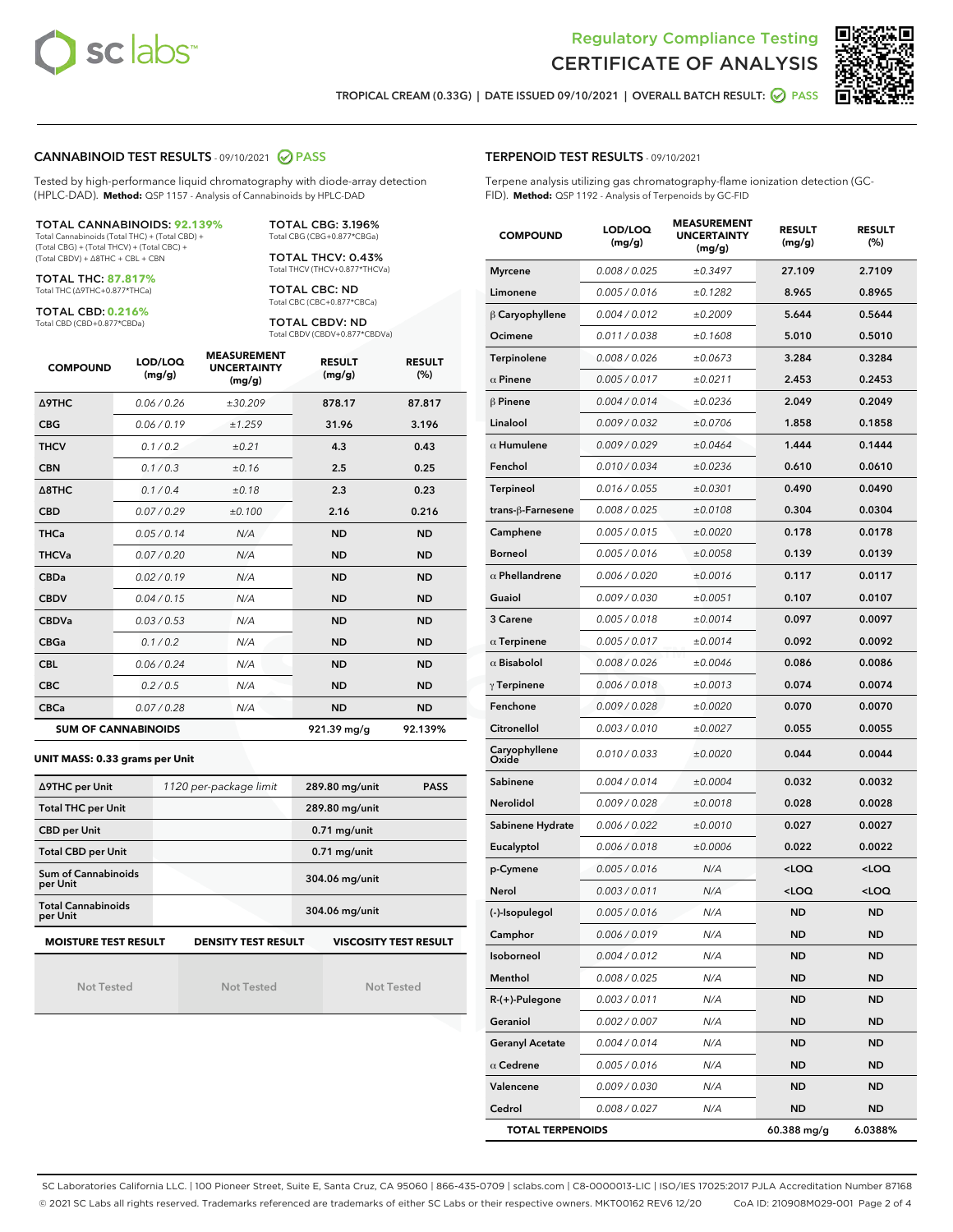



TROPICAL CREAM (0.33G) | DATE ISSUED 09/10/2021 | OVERALL BATCH RESULT: ☑ PASS

# CATEGORY 1 PESTICIDE TEST RESULTS - 09/10/2021 2 PASS

Pesticide and plant growth regulator analysis utilizing high-performance liquid chromatography-mass spectrometry (HPLC-MS) or gas chromatography-mass spectrometry (GC-MS). \*GC-MS utilized where indicated. **Method:** QSP 1212 - Analysis of Pesticides and Mycotoxins by LC-MS or QSP 1213 - Analysis of Pesticides by GC-MS

| <b>COMPOUND</b>             | LOD/LOQ<br>$(\mu g/g)$ | <b>ACTION</b><br><b>LIMIT</b><br>$(\mu g/g)$ | <b>MEASUREMENT</b><br><b>UNCERTAINTY</b><br>$(\mu g/g)$ | <b>RESULT</b><br>$(\mu g/g)$ | <b>RESULT</b> |
|-----------------------------|------------------------|----------------------------------------------|---------------------------------------------------------|------------------------------|---------------|
| Aldicarb                    | 0.03 / 0.08            | $\ge$ LOD                                    | N/A                                                     | <b>ND</b>                    | <b>PASS</b>   |
| Carbofuran                  | 0.02/0.05              | $\ge$ LOD                                    | N/A                                                     | <b>ND</b>                    | <b>PASS</b>   |
| Chlordane*                  | 0.03 / 0.08            | $\ge$ LOD                                    | N/A                                                     | <b>ND</b>                    | <b>PASS</b>   |
| Chlorfenapyr*               | 0.03/0.10              | $\ge$ LOD                                    | N/A                                                     | <b>ND</b>                    | <b>PASS</b>   |
| Chlorpyrifos                | 0.02 / 0.06            | $\ge$ LOD                                    | N/A                                                     | <b>ND</b>                    | <b>PASS</b>   |
| Coumaphos                   | 0.02 / 0.07            | $>$ LOD                                      | N/A                                                     | <b>ND</b>                    | <b>PASS</b>   |
| <b>Daminozide</b>           | 0.02 / 0.07            | $\ge$ LOD                                    | N/A                                                     | <b>ND</b>                    | <b>PASS</b>   |
| <b>DDVP</b><br>(Dichlorvos) | 0.03/0.09              | $\ge$ LOD                                    | N/A                                                     | <b>ND</b>                    | <b>PASS</b>   |
| Dimethoate                  | 0.03 / 0.08            | $>$ LOD                                      | N/A                                                     | <b>ND</b>                    | <b>PASS</b>   |
| Ethoprop(hos)               | 0.03/0.10              | $\ge$ LOD                                    | N/A                                                     | <b>ND</b>                    | <b>PASS</b>   |
| Etofenprox                  | 0.02 / 0.06            | $\ge$ LOD                                    | N/A                                                     | <b>ND</b>                    | <b>PASS</b>   |
| Fenoxycarb                  | 0.03 / 0.08            | $>$ LOD                                      | N/A                                                     | <b>ND</b>                    | <b>PASS</b>   |
| Fipronil                    | 0.03/0.08              | $\ge$ LOD                                    | N/A                                                     | <b>ND</b>                    | <b>PASS</b>   |
| Imazalil                    | 0.02 / 0.06            | $>$ LOD                                      | N/A                                                     | <b>ND</b>                    | <b>PASS</b>   |
| Methiocarb                  | 0.02 / 0.07            | $\ge$ LOD                                    | N/A                                                     | <b>ND</b>                    | <b>PASS</b>   |
| Methyl<br>parathion         | 0.03/0.10              | $\ge$ LOD                                    | N/A                                                     | <b>ND</b>                    | <b>PASS</b>   |
| <b>Mevinphos</b>            | 0.03/0.09              | $\ge$ LOD                                    | N/A                                                     | <b>ND</b>                    | <b>PASS</b>   |
| Paclobutrazol               | 0.02 / 0.05            | $\ge$ LOD                                    | N/A                                                     | <b>ND</b>                    | <b>PASS</b>   |
| Propoxur                    | 0.03/0.09              | $\ge$ LOD                                    | N/A                                                     | <b>ND</b>                    | <b>PASS</b>   |
| Spiroxamine                 | 0.03 / 0.08            | $\ge$ LOD                                    | N/A                                                     | <b>ND</b>                    | <b>PASS</b>   |
| Thiacloprid                 | 0.03/0.10              | $\ge$ LOD                                    | N/A                                                     | <b>ND</b>                    | <b>PASS</b>   |

#### CATEGORY 2 PESTICIDE TEST RESULTS - 09/10/2021 @ PASS

| <b>COMPOUND</b>          | LOD/LOQ<br>$(\mu g/g)$ | <b>ACTION</b><br><b>LIMIT</b><br>$(\mu g/g)$ | <b>MEASUREMENT</b><br><b>UNCERTAINTY</b><br>$(\mu g/g)$ | <b>RESULT</b><br>$(\mu g/g)$ | <b>RESULT</b> |
|--------------------------|------------------------|----------------------------------------------|---------------------------------------------------------|------------------------------|---------------|
| Abamectin                | 0.03/0.10              | 0.1                                          | N/A                                                     | <b>ND</b>                    | <b>PASS</b>   |
| Acephate                 | 0.02/0.07              | 0.1                                          | N/A                                                     | <b>ND</b>                    | <b>PASS</b>   |
| Acequinocyl              | 0.02/0.07              | 0.1                                          | N/A                                                     | <b>ND</b>                    | <b>PASS</b>   |
| Acetamiprid              | 0.02/0.05              | 0.1                                          | N/A                                                     | <b>ND</b>                    | <b>PASS</b>   |
| Azoxystrobin             | 0.02/0.07              | 0.1                                          | N/A                                                     | <b>ND</b>                    | <b>PASS</b>   |
| <b>Bifenazate</b>        | 0.01/0.04              | 0.1                                          | N/A                                                     | <b>ND</b>                    | <b>PASS</b>   |
| <b>Bifenthrin</b>        | 0.02 / 0.05            | 3                                            | N/A                                                     | <b>ND</b>                    | <b>PASS</b>   |
| <b>Boscalid</b>          | 0.03/0.09              | 0.1                                          | N/A                                                     | <b>ND</b>                    | <b>PASS</b>   |
| Captan                   | 0.19/0.57              | 0.7                                          | N/A                                                     | <b>ND</b>                    | <b>PASS</b>   |
| Carbaryl                 | 0.02/0.06              | 0.5                                          | N/A                                                     | <b>ND</b>                    | <b>PASS</b>   |
| Chlorantranilip-<br>role | 0.04/0.12              | 10                                           | N/A                                                     | <b>ND</b>                    | <b>PASS</b>   |
| Clofentezine             | 0.03/0.09              | 0.1                                          | N/A                                                     | <b>ND</b>                    | <b>PASS</b>   |

| <b>COMPOUND</b>               | LOD/LOQ<br>(µg/g) | <b>ACTION</b><br><b>LIMIT</b><br>(µg/g) | <b>MEASUREMENT</b><br><b>UNCERTAINTY</b><br>$(\mu g/g)$ | <b>RESULT</b><br>(µg/g) | <b>RESULT</b> |
|-------------------------------|-------------------|-----------------------------------------|---------------------------------------------------------|-------------------------|---------------|
| Cyfluthrin                    | 0.12 / 0.38       | $\overline{c}$                          | N/A                                                     | <b>ND</b>               | <b>PASS</b>   |
| Cypermethrin                  | 0.11 / 0.32       | 1                                       | N/A                                                     | <b>ND</b>               | <b>PASS</b>   |
| <b>Diazinon</b>               | 0.02 / 0.05       | 0.1                                     | N/A                                                     | <b>ND</b>               | <b>PASS</b>   |
| Dimethomorph                  | 0.03 / 0.09       | 2                                       | N/A                                                     | <b>ND</b>               | <b>PASS</b>   |
| Etoxazole                     | 0.02 / 0.06       | 0.1                                     | N/A                                                     | <b>ND</b>               | <b>PASS</b>   |
| Fenhexamid                    | 0.03 / 0.09       | 0.1                                     | N/A                                                     | <b>ND</b>               | <b>PASS</b>   |
| Fenpyroximate                 | 0.02 / 0.06       | 0.1                                     | N/A                                                     | <b>ND</b>               | <b>PASS</b>   |
| Flonicamid                    | 0.03 / 0.10       | 0.1                                     | N/A                                                     | <b>ND</b>               | <b>PASS</b>   |
| Fludioxonil                   | 0.03 / 0.10       | 0.1                                     | N/A                                                     | <b>ND</b>               | <b>PASS</b>   |
| Hexythiazox                   | 0.02 / 0.07       | 0.1                                     | N/A                                                     | <b>ND</b>               | <b>PASS</b>   |
| Imidacloprid                  | 0.04 / 0.11       | 5                                       | N/A                                                     | <b>ND</b>               | <b>PASS</b>   |
| Kresoxim-methyl               | 0.02 / 0.07       | 0.1                                     | N/A                                                     | <b>ND</b>               | <b>PASS</b>   |
| Malathion                     | 0.03 / 0.09       | 0.5                                     | N/A                                                     | <b>ND</b>               | <b>PASS</b>   |
| Metalaxyl                     | 0.02 / 0.07       | $\overline{c}$                          | N/A                                                     | <b>ND</b>               | <b>PASS</b>   |
| Methomyl                      | 0.03 / 0.10       | $\mathcal{I}$                           | N/A                                                     | <b>ND</b>               | <b>PASS</b>   |
| Myclobutanil                  | 0.03 / 0.09       | 0.1                                     | N/A                                                     | <b>ND</b>               | <b>PASS</b>   |
| <b>Naled</b>                  | 0.02 / 0.07       | 0.1                                     | N/A                                                     | <b>ND</b>               | <b>PASS</b>   |
| Oxamyl                        | 0.04 / 0.11       | 0.5                                     | N/A                                                     | <b>ND</b>               | <b>PASS</b>   |
| Pentachloronitro-<br>benzene* | 0.03/0.09         | 0.1                                     | N/A                                                     | <b>ND</b>               | <b>PASS</b>   |
| Permethrin                    | 0.04 / 0.12       | 0.5                                     | N/A                                                     | <b>ND</b>               | <b>PASS</b>   |
| Phosmet                       | 0.03 / 0.10       | 0.1                                     | N/A                                                     | <b>ND</b>               | <b>PASS</b>   |
| Piperonylbu-<br>toxide        | 0.02 / 0.07       | 3                                       | N/A                                                     | <b>ND</b>               | <b>PASS</b>   |
| Prallethrin                   | 0.03 / 0.08       | 0.1                                     | N/A                                                     | <b>ND</b>               | <b>PASS</b>   |
| Propiconazole                 | 0.02 / 0.07       | 0.1                                     | N/A                                                     | <b>ND</b>               | <b>PASS</b>   |
| Pyrethrins                    | 0.04 / 0.12       | 0.5                                     | N/A                                                     | <b>ND</b>               | <b>PASS</b>   |
| Pyridaben                     | 0.02 / 0.07       | 0.1                                     | N/A                                                     | <b>ND</b>               | <b>PASS</b>   |
| Spinetoram                    | 0.02 / 0.07       | 0.1                                     | N/A                                                     | <b>ND</b>               | <b>PASS</b>   |
| Spinosad                      | 0.02 / 0.07       | 0.1                                     | N/A                                                     | <b>ND</b>               | <b>PASS</b>   |
| Spiromesifen                  | 0.02 / 0.05       | 0.1                                     | N/A                                                     | <b>ND</b>               | <b>PASS</b>   |
| Spirotetramat                 | 0.02 / 0.06       | 0.1                                     | N/A                                                     | ND                      | <b>PASS</b>   |
| Tebuconazole                  | 0.02 / 0.07       | 0.1                                     | N/A                                                     | <b>ND</b>               | <b>PASS</b>   |
| Thiamethoxam                  | 0.03 / 0.10       | 5                                       | N/A                                                     | <b>ND</b>               | <b>PASS</b>   |
| Trifloxystrobin               | 0.03 / 0.08       | 0.1                                     | N/A                                                     | <b>ND</b>               | <b>PASS</b>   |

SC Laboratories California LLC. | 100 Pioneer Street, Suite E, Santa Cruz, CA 95060 | 866-435-0709 | sclabs.com | C8-0000013-LIC | ISO/IES 17025:2017 PJLA Accreditation Number 87168 © 2021 SC Labs all rights reserved. Trademarks referenced are trademarks of either SC Labs or their respective owners. MKT00162 REV6 12/20 CoA ID: 210908M029-001 Page 3 of 4